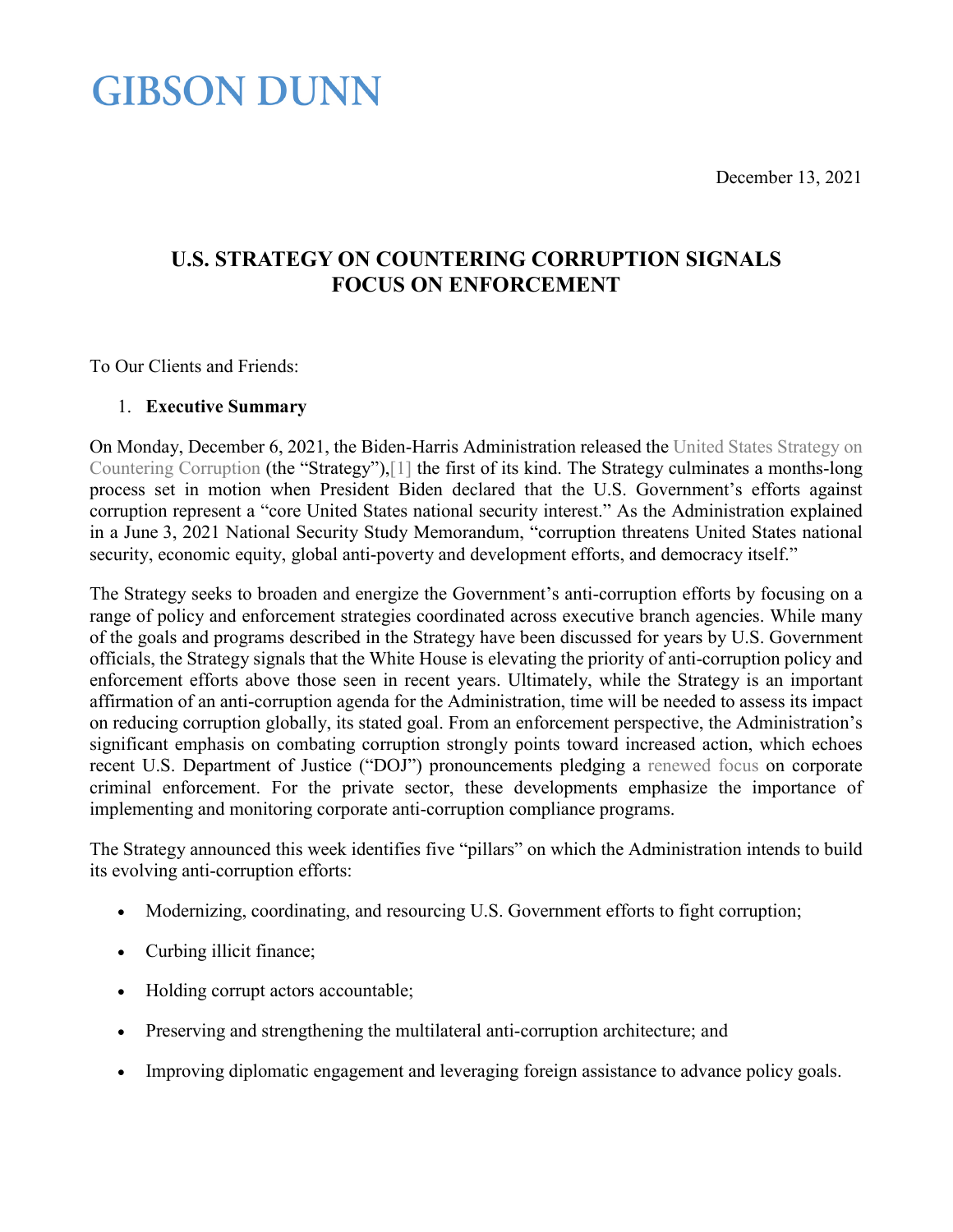As detailed below, the Strategy has the potential to impact, among other programs, (1) DOJ's enforcement activities, (2) the U.S. Government's overarching anti-money laundering regime, and (3) the Administration's anti-corruption work abroad—both on its own and through multilateral initiatives in conjunction with the European Union and other foreign governments.

### 2. **Background: The United States Strategy on Countering Corruption**

The Strategy outlines in broad terms the Administration's plan for the U.S. Government to tackle corruption—including through increased coordination among federal agencies, foreign governments, multinational entities, and non-governmental organizations; increased funding for established U.S. anticorruption enforcement activities; the integration of enhanced anti-corruption practices into various federal programs; and the creation of new, targeted initiatives. The Strategy highlights deficiencies in the U.S. Government's current approach, such as the inability of officials to timely access information regarding beneficial ownership of shell companies and insufficient information-gathering regarding U.S. real estate transactions, as well as successful practices that the Administration will continue and expand. The Strategy includes both initiatives that can and will be executed through federal agencies and plans that the Administration aspires to implement but that depend on congressional legislation or agreement with foreign governments.

The Strategy comprises five overarching parts, or pillars, each divided into two to five strategic objectives.

**Pillar One – Modernizing, Coordinating, and Resourcing U.S. Government Efforts to Better Fight Corruption.** In addition to improving data collection and information sharing among federal agencies, this pillar outlines new initiatives within federal agencies, such as new anti-corruption teams in the Treasury and Commerce Departments and a new beneficial ownership data system for use by law enforcement as part of the Administration's support of Financial Crimes Enforcement Network ("FinCEN") authorities. This Pillar also reveals the Administration's plans to integrate anti-corruption practices into its other priorities, as by placing new conditions on foreign aid to fight the COVID-19 pandemic and to counter climate change.

**Pillar Two – Curbing Illicit Finance.** This pillar describes initiatives to improve the U.S. anti-money laundering regime, including its coordination with U.S. allies and other partners. For example, because billions of dollars in criminal proceeds are reported to be laundered through the U.S. real estate market, the Strategy announces that the Treasury will issue reporting requirements for "those with valuable information regarding real estate transactions." In a similar vein, the Treasury will consider reviving a 2015 proposed rulemaking that would prescribe minimum standards for anti-money laundering programs and reporting requirements for certain investment advisors. Federal agencies also are ordered to consider ways to increase policing of professionals and service providers, such as lawyers, accountants, and trust and company service providers ("TCSPs"), who have frequently been alleged to play key roles in facilitating money laundering.

**Pillar Three – Holding Corrupt Actors Accountable.** This pillar lays out the White House's vision for scaling up efforts to enforce anti-money laundering and other criminal and civil anti-corruption laws.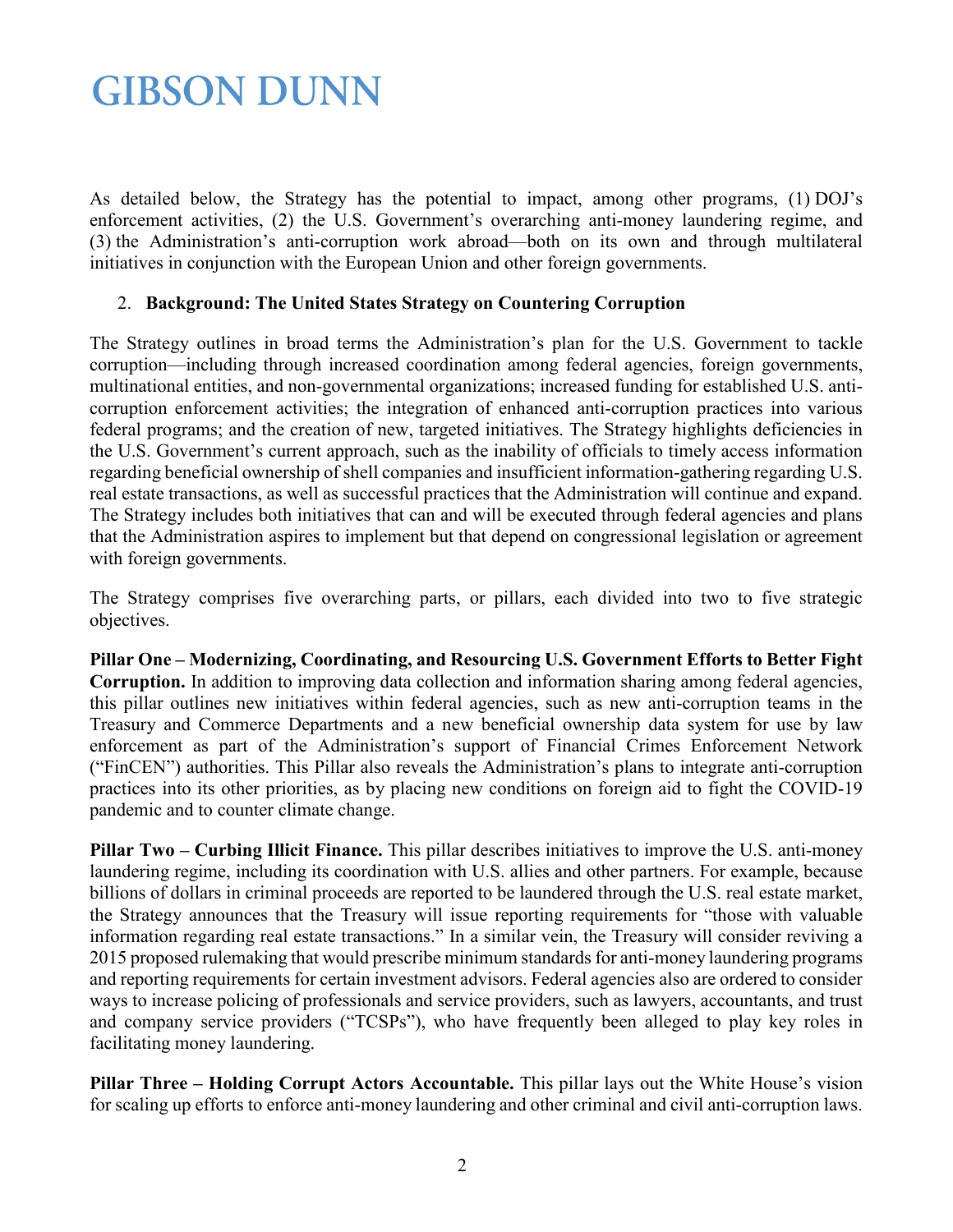The Strategy places a renewed focus on efforts to counter kleptocracy, such as the Treasury's pilot Kleptocracy Assets Recovery Rewards program, which would make payments to individuals who provide information that leads to the recovery of stolen assets linked to foreign government corruption held at U.S. financial institutions. This pillar surveys the Administration's plan to continue targeting the tools used by corrupt actors to scrutinize "the demand side of bribery"—by using diplomatic and foreign assistance programming to enforce and enact legislation in countries where bribery is prevalent. This plan also includes the launch of a new Democracies Against Safe Havens initiative to coordinate international efforts to eradicate safe havens for illicit funds. Further, this pillar previews that, following the priorities for anti-money laundering and counter-terrorism financing policies FinCEN issued in June 2021, FinCEN plans to regulate how financial institutions should incorporate anti-corruption measures into their risk-based anti-money laundering programs.

**Pillar Four – Preserving and Strengthening the Multilateral Anti-Corruption Architecture.** As this pillar describes, the Administration plans to work with allies and partners to more effectively implement multilateral treaties and frameworks for combatting corruption. Domestically, this pillar also lays out initiatives to improve the resilience of security and defense institutions. For example, the Department of Defense will elevate and prioritize funds for institutional capacity-building activities, aligned with NATO's Building Integrity program. In particular, the U.S. Government and other donor countries will collaborate with international financial institutions and multilateral trust funds to strengthen anticorruption efforts in their programs and allocation systems.

**Pillar Five – Improving Diplomatic Engagement and Leveraging Foreign Assistance Resources to Advance Policy Goals.** The final pillar outlines the Administration's objectives for making anticorruption efforts a key component of its foreign policy. For example, it will launch initiatives to reduce transnational corruption, such as a new Anti-Corruption Solutions through Emerging Technology program, which will engage government, civil society, and private sector actors to collaborate on tracking, developing, improving, and applying new and existing technological anti-corruption solutions. To further develop ways to respond quickly to emerging areas of risk, the U.S. Government also will launch two new response funds: (1) the Anti-Corruption Response Fund implemented by USAID to support, test, and pilot anti-corruption programming; and (2) the Global Anti-Corruption Rapid Response Fund implemented by DOJ and the State Department to enable expert advisors to consult with and assist foreign anti-corruption counterparts.

## 3. **DOJ Anti-Corruption Enforcement**

The Strategy emphasizes that "aggressive enforcement action" is crucial to root out widespread corruption. The Strategy plans to expand criminal and civil law enforcement activities under the Foreign Corrupt Practices Act ("FCPA") and other statutes, to increase coordination across the U.S. Government (and with foreign government partners and private actors), and to develop and implement new tools to broaden U.S. regulators' reach. Responsibility for implementing these core components of the Strategy will naturally fall on DOJ, the SEC and other enforcement authorities.

*Increased Enforcement*: Given the Strategy's focus on "vigorous enforcement," the coming years likely will see a renewed DOJ focus on complex investigations into foreign bribery, misuse of cryptocurrency,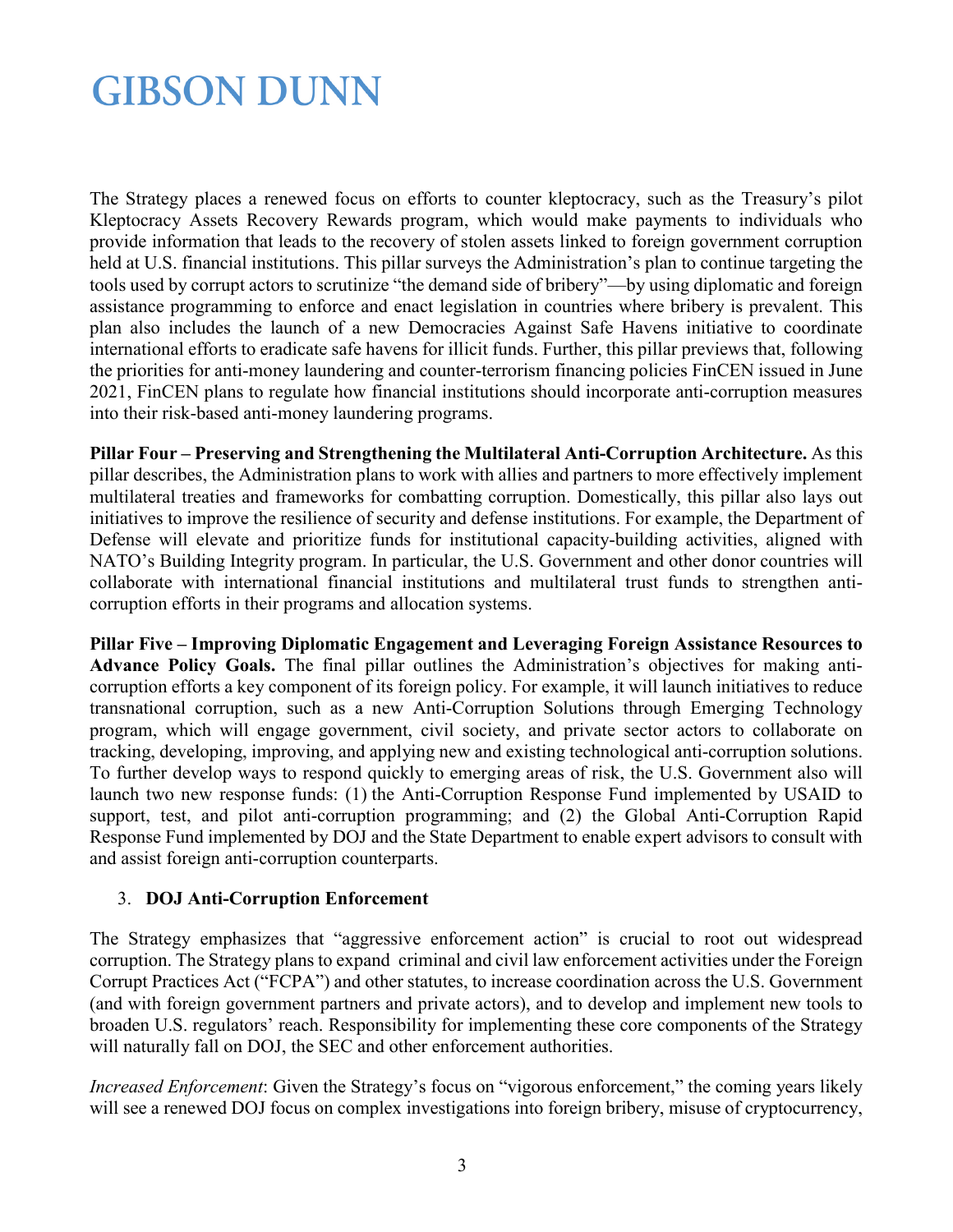and money laundering, among other areas. The uptick in investigations may arise through cross-referral of corruption matters between U.S. Government agencies and from other countries—as the Strategy calls on the U.S. Government to rely on greater cross-border cooperation in detecting, tracking, and investigating corruption schemes. The Strategy also contemplates greater cooperation with partner countries through joint investigations and coordinated prosecutions.

*Increased Public-Private Coordination*: In addition to prioritizing cooperation within the U.S. Government and with partner countries, the Strategy elevates the importance of coordination across various public and private institutions—with the goal of deepening and broadening anti-corruption enforcement capabilities and impact. As an example, the Strategy outlines enhanced collaboration among the U.S. Government and foreign policy partners to identify industries, financial channels, geographic areas, and governmental institutions and officials for increased scrutiny.

The Strategy focuses on expanding successful asset recovery programs that rely on individual whistleblowers. For example, the Strategy highlights DOJ's existing "Kleptocracy Asset Recovery Initiative," which since 2010 has facilitated the recovery of more than \$1.7 billion in corruption proceeds by targeting the associates of corrupt foreign regimes. Building on this work, the Strategy introduces a new pilot Kleptocracy Asset Recovery Rewards Program, funded pursuant to the FY21 National Defense Authorization Act, that will create concrete financial incentives for reporting proceeds of foreign bribery. Treasury will run the pilot program and "provide payments to individuals for information leading to the identification and recovery of stolen assets linked to foreign government corruption held at U.S. financial institutions."

*Development of New Anti-Corruption Tools*: The Strategy recognizes the need for new tools to broaden the reach of anti-corruption enforcement activities. In particular, the Strategy emphasizes the Administration's commitment to working with allies and partners on "enacting legislation criminalizing the demand side of bribery" and enforcing such laws here and abroad—in the "countries where the bribery occurs." Among the legislative fixes under consideration is an amendment to the FCPA to expand its application to foreign persons and government officials directly involved in bribery schemes—a perennial proposal that may finally find greater traction among lawmakers.

## 4. **Enhancements to the U.S. Anti-Money Laundering Regime**

In the name of combating corruption, the White House is signaling strongly through the Strategy that it intends to push forward several long-standing recommendations for enhancing the U.S. anti-money laundering regime. These recommendations focus on financial gatekeepers, corporate transparency, and industry-specific initiatives.

*Gatekeepers—Overview*: The Strategy's most controversial area of AML enhancements is the potential extension of mandatory compliance and reporting requirements to non-financial institution professional service providers. These include lawyers, accountants, trust and company service providers, incorporators, registered agents, and nominees, who are "gatekeepers" to the U.S. and international financial system.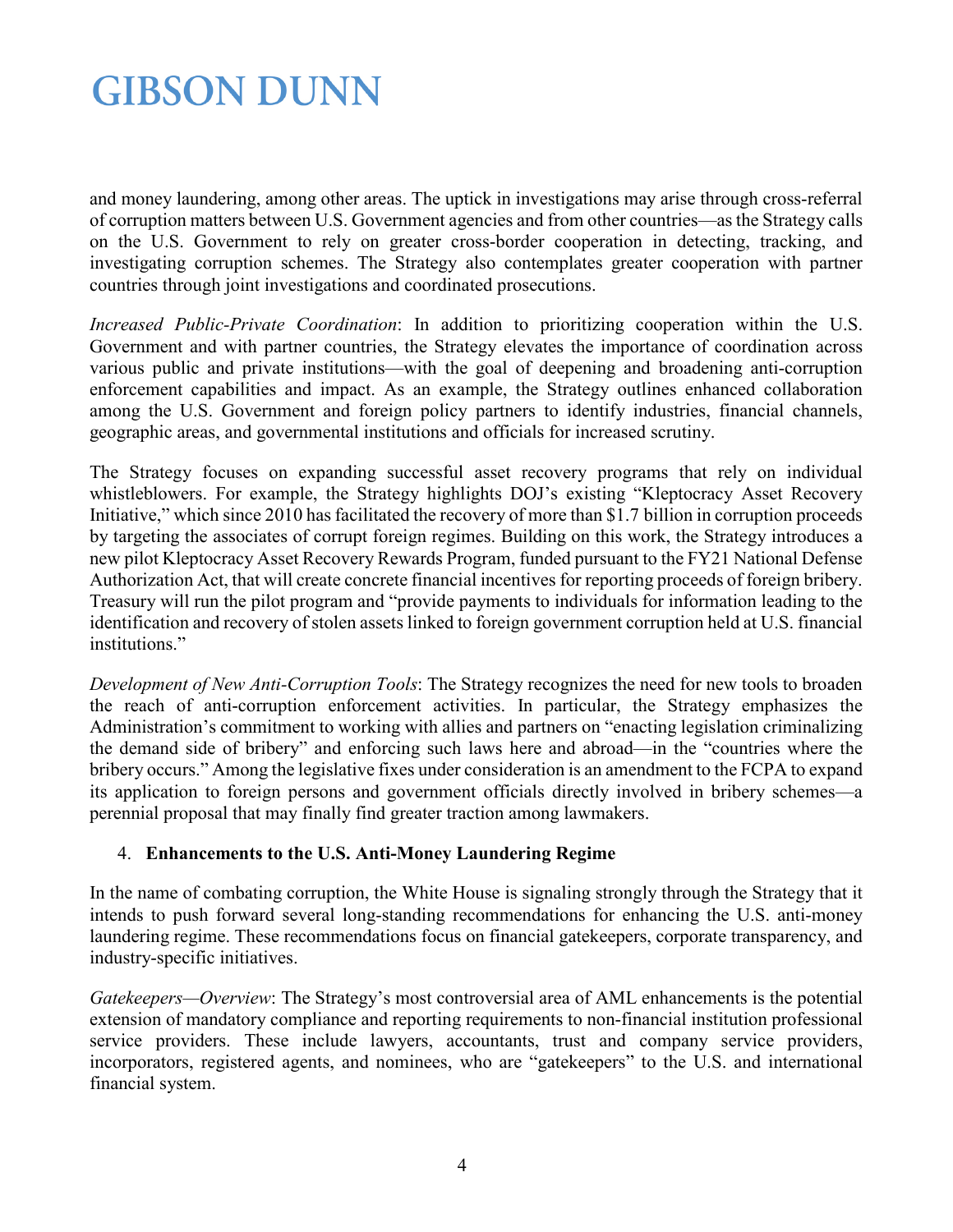The lack of mandatory AML requirements for gatekeepers has long been an area of discussion and past and current [proposed legislation,](https://www.acc.com/sites/default/files/resources/vl/membersonly/Article/1484877_1.pdf) but has faced objections from self-regulating professions, especially the legal profession, on the basis that regulations would not deter lawyers who knowingly facilitate money laundering and that reporting requirements would undermine traditional expectations of client confidentiality. Because the extension of mandatory AML requirements to gatekeeper professions would require legislative amendment to the Bank Secrecy Act ("BSA"), the Strategy explains that the White House will work with Congress as necessary to try to secure additional authorities.

*Corporate Transparency*: The Strategy highlights that FinCEN will continue efforts [already underway](https://www.fincen.gov/news/news-releases/fincen-issues-proposed-rule-beneficial-ownership-reporting-counter-illicit) to establish a beneficial ownership database as required by the Corporate Transparency Act. Doing so not only would meet the congressional mandate, but also answer the call of law enforcement, [prosecutors,](https://www.banking.senate.gov/imo/media/doc/Day%20Testimony%201-17-18.pdf) and the [Financial Action Task Force](https://www.fatf-gafi.org/publications/mutualevaluations/documents/mer-united-states-2016.html) to allow timely access to adequate, accurate, and current beneficial ownership information to federal agencies and financial institutions. Gibson Dunn published a detailed summary of the 2020 AML Act [here](https://www.gibsondunn.com/the-top-10-takeaways-for-financial-institutions-from-the-anti-money-laundering-act-of-2020/) and further analysis of the Corporate Transparency Act [here.](https://www.gibsondunn.com/wp-content/uploads/2021/05/Brooker-Day-Chapter-1-The-Anti-Money-Laundering-Act-of-2020s-Corporate-Transparency-Act-Anti-Money-Laundering-2021-ICLG-05-25-2021.pdf)

*Real Estate*: The Strategy announces that FinCEN will move forward with applying permanent AML regulations to the real estate industry. In conjunction with the Strategy, FinCEN published an [advance](https://www.federalregister.gov/documents/2021/12/08/2021-26549/anti-money-laundering-regulations-for-real-estate-transactions)  [notice of proposed rulemaking](https://www.federalregister.gov/documents/2021/12/08/2021-26549/anti-money-laundering-regulations-for-real-estate-transactions) on December 8, 2021 requesting public comment on effective methods to collect and report information relevant to preventing money laundering through real estate purchases in the United States.

*Investment Advisors*: The Strategy reveals the Biden Administration's intent to re-examine a proposed rule, originally published in 2015, to require registered investment advisors to implement Bank Secrecy Act/anti-money laundering programs and to report suspicious activity. Imposing AML requirements on registered investment advisors, which work closely with private equity funds and hedge funds, would address a gap in the U.S. AML regime identified by the FATF and bring the United States closer to the legal regimes of other financial-center jurisdictions. Gibson Dunn published a client alert discussing the [2015 proposed rule](https://www.gibsondunn.com/fincen-proposes-regulations-that-would-require-aml-programs-and-suspicious-activity-reporting-for-sec-registered-investment-advisers/) in detail.

*Antiquities and Art Dealers*: The Strategy notes FinCEN's recent actions with respect to dealers in arts and antiquities. FinCEN will submit a report to Congress later this year, as required by the 2020 AML Act, on facilitation of money laundering, terrorism finance, and other illicit financial dealings through trade in works of art. Further, FinCEN [solicited public comment](https://www.fincen.gov/news/news-releases/fincen-launches-regulatory-process-new-antiquities-regulations) in September 2021 on an advance notice of proposed rulemaking as the first step to implementing the recent amendment to the BSA to extend the definition of financial institution to include dealers in antiquities.

In sum, most of the proposals in the Strategy have been the subject of debate and proposed rulemaking for several years, but have languished due to a lack of clear administration priorities or resources (or both). The Strategy renews efforts in this area, which may result in substantial expansions to the U.S. AML regime.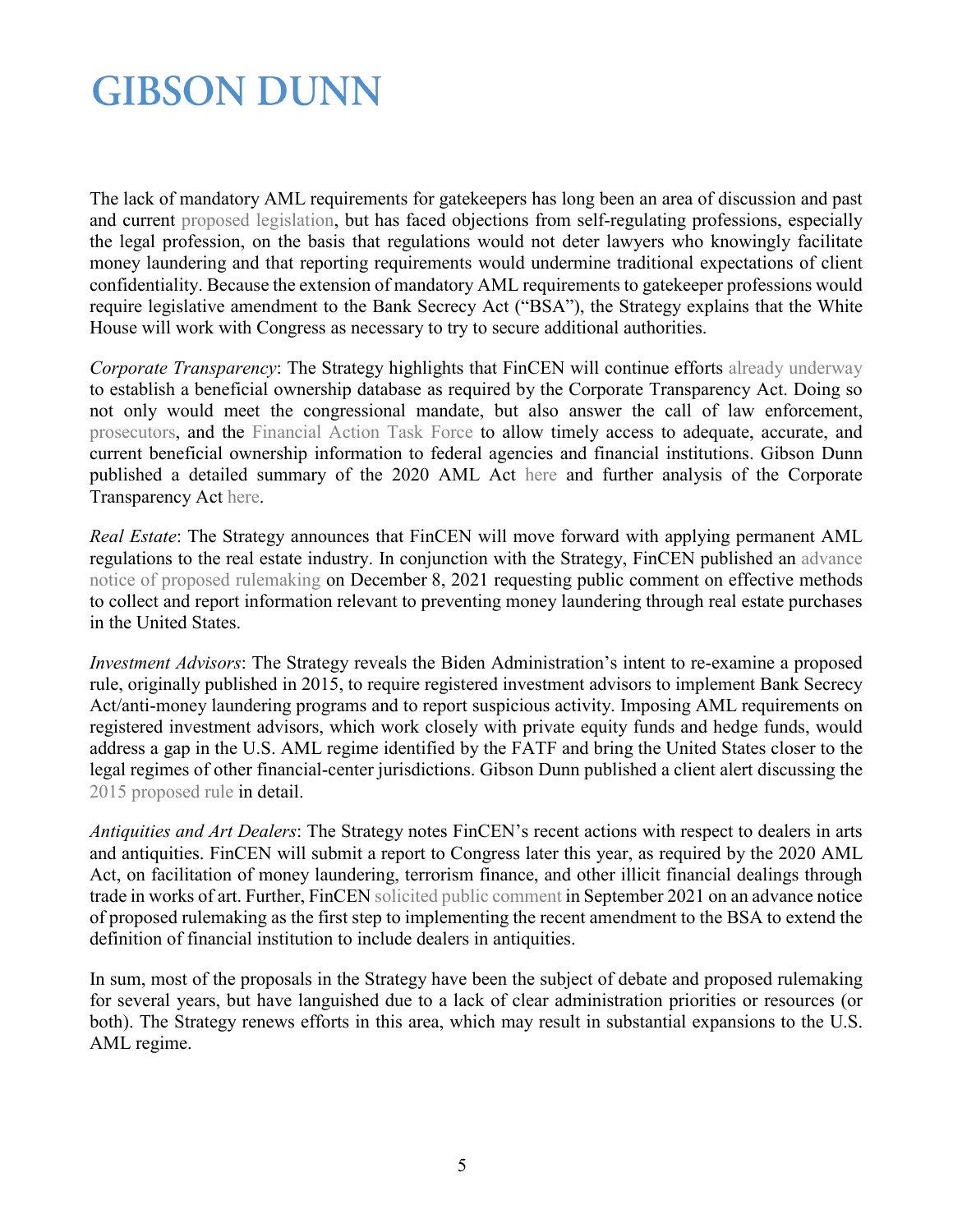## 5. **Anti-Corruption and National Security**

The Strategy was published on the eve of the [Summit for Democracy,](https://www.state.gov/participant-list-the-summit-for-democracy) an effort to bolster cooperation among like-minded democracies. This Summit was timed to coincide with International Anti-Corruption Day (December 9) and International Human Rights Day (December 10). More than 100 countries were invited to the Summit, but China and Russia were not among the invitees.

In the lead-up to the Summit, U.S. officials clarified that they consider corruption a threat to democracy. Treasury Secretary Janet Yellen and USAID Administrator (and former UN Ambassador) Samantha Power wrote in a [joint editorial](https://www.washingtonpost.com/opinions/2021/12/06/janet-yellen-samantha-power-democracy-fight-global-corruption) in the *Washington Post* that corruption has made democratic decline possible: "Autocrats use public wealth to maintain their grip on power, while in democracies, corruption rots free societies from within."

To address the transnational nature of corrupt financial flows, the Strategy highlights action taken by the Office of Foreign Assets Control ("OFAC") to freeze the assets of foreign officials who have engaged in major schemes to embezzle public funds and corrupt public procurement. OFAC has imposed assetfreezing sanctions and visa restrictions on more than 200 foreign officials since Executive Order 13818, which was issued on December 20, 2017, implementing the Global Magnitsky Act.

The Strategy highlights the United States' intent to increase multilateral cooperation in levying economic sanctions and visa restrictions to curtail corruption. The Strategy also notes the close cooperation between the United States and the United Kingdom on the United Kingdom's Global Anti-Corruption Sanctions. On December 2, 2021, Australia's Parliament adopted the Autonomous Sanctions Amendment, granting sanctions authority similar to the U.S. Global Magnitsky Act by unanimous vote.

## 6. **Recent European Union Anti-Corruption and AML Actions**

The Biden Administration prioritized talks with the EU regarding the joint fight against corruption from the very beginning during its first months in office. As part of the EU-U.S. summit on June 15, 2021, the parties—in a joint statement—stated that the EU resolves to "lead by example at home" by implementing "concrete actions to […] fight corruption."

The Treaty on the Functioning of the EU recognizes corruption as a "euro-crime," among the particularly serious crimes with a cross-border dimension for which minimum rules on the definition of criminal offences and sanctions may be established (TFEU Art. 83.1). With the adoption of the Stockholm Program in 2010, the European Commission (in close cooperation with the Council of Europe Group of States against Corruption) has been given a political mandate to measure efforts in the fight against corruption and develop a comprehensive EU anti-corruption policy. The European Commission has, however, not made meaningful progress since then. Currently, the anti-corruption laws of the 27 member states—including their extraterritorial reach—vary across the EU, and the EU has not yet adopted any harmonization measures to change this.

*Cross-Border Enforcement*: Over the past decade, we have seen increasing cooperation among U.S. enforcement agencies and their counterparts in Europe and worldwide. We expect this to continue and grow in the years to come. One of the most evident examples of this trend is an investigation that led to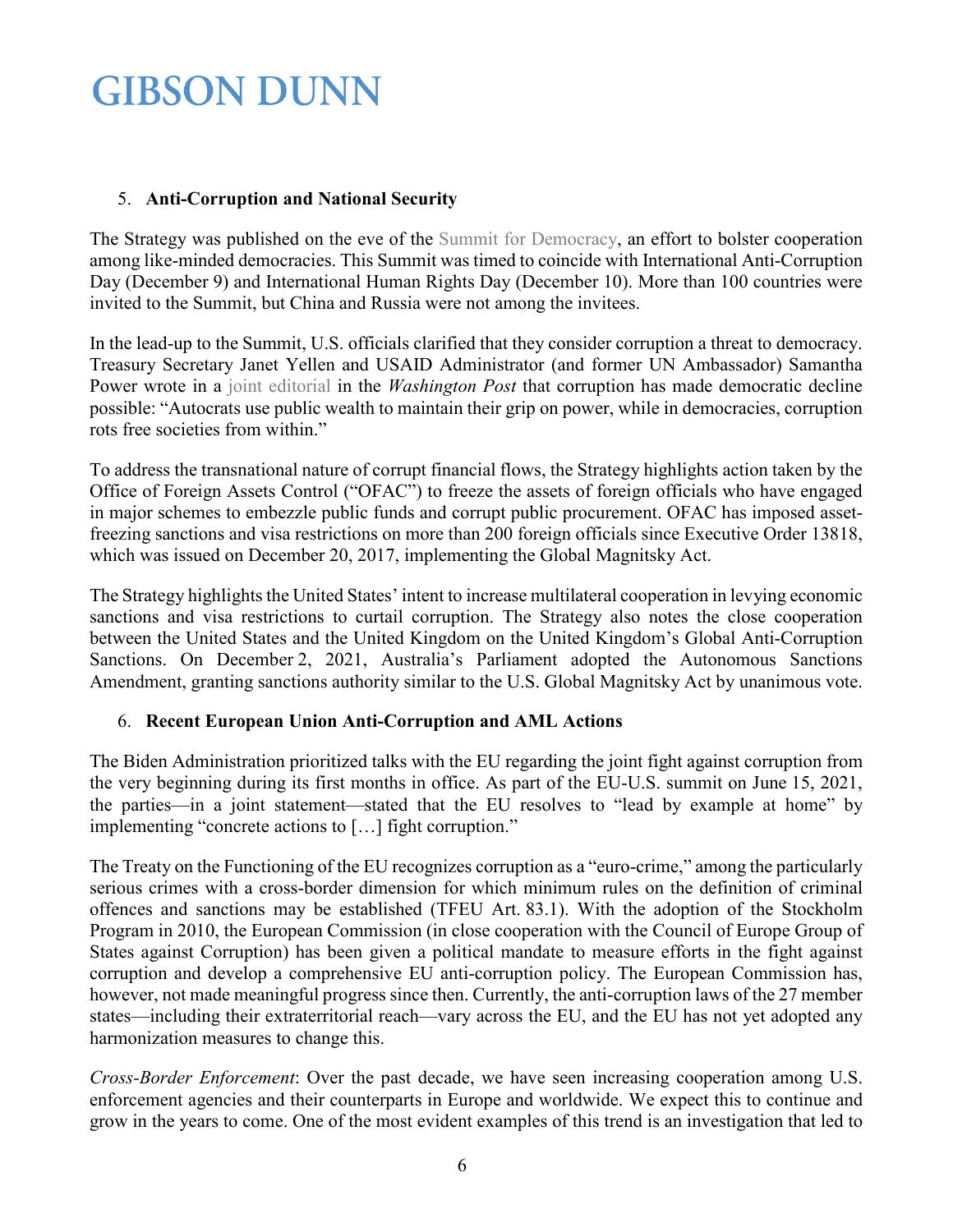parallel settlements between a European company and the authorities in the United States, France, and the United Kingdom in January 2020. As part of the global settlement, the company agreed to pay combined penalties of more than \$3.9 billion to resolve foreign bribery charges, making this settlement the largest anti-corruption settlement to date.

*New Anti-Money Laundering Regulations*: During the past few years, the EU has significantly increased its fight against money laundering. Most notably, the EU member states had to implement into their national laws the changes introduced by Directive (EU) 2018/843 on preventing the use of the financial system for money laundering or terrorist financing (the Fifth Anti-Money Laundering Directive) by January 10, 2020. As a result, many economic players were subjected to new or enhanced AML requirements—including private financial institutions, cryptocurrency traders, real estate agencies, and notaries. The Directive is intended to bring more transparency to the ultimate beneficial owners of legal entities, including foreign associations, and expands the number of individuals entitled to inspect transparency registers. It also increases reporting obligations of so-called "obliged persons." Further, the Directive sets stricter standards with respect to customer due diligence requirements (i.e., know-yourcustomer requirements).

Continuing this trend, on July 20, 2021, the European Commission presented an ambitious package of legislative proposals to strengthen the EU's anti-money laundering and countering the financing of terrorism ("AML/CFT") rules. The package consists of four legislative proposals: a regulation establishing a new EU AML/CFT authority; a regulation on AML/CFT containing directly applicable rules, including in the areas of customer due diligence and beneficial ownership; a sixth directive on AML/CFT; and a revision of the 2015 Regulation on Transfers of Funds to trace transfers of cryptoassets (Regulation 2015/847/EU).

## 7. **Conclusion**

The Strategy may well reflect an inflection point in the anti-corruption enforcement landscape under the Biden Administration, particularly when viewed in conjunction with Deputy Attorney General Lisa Monaco's [pronouncements in October 2021](https://www.gibsondunn.com/deputy-attorney-general-announces-important-changes-to-doj-corporate-criminal-enforcement-policies/) on corporate criminal enforcement. These Administration initiatives and public statements are an important reminder of the value of actively reviewing corporate anti-corruption compliance programs, both to prevent violations and to obtain mitigation in a selfdisclosure or enforcement context. In terms of its focus, specificity of effort, and call for crossgovernment coordination, the Strategy may reflect real change in the coming years of the Administration. The commitment to increased coordination between U.S. agencies as well as with foreign law counterparts, the focus on the demand side along with the supply side of bribery, and the use of antimoney laundering tools to combat corrupt financial flows, point toward a heightened enforcement environment in the near term. Companies, senior executives, and industry participants should expect an intensifying regulatory and enforcement anti-corruption landscape in the United States and abroad.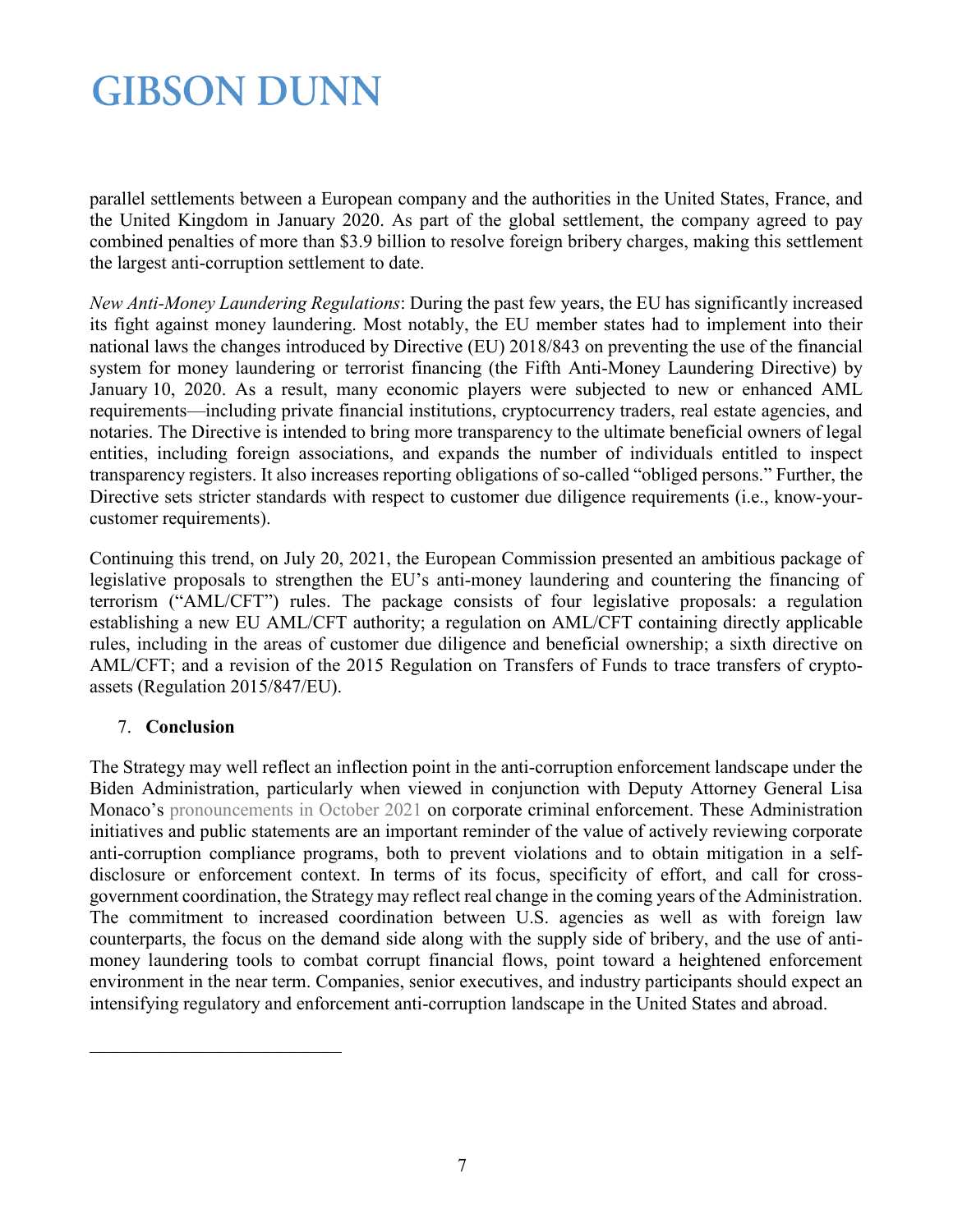<span id="page-7-0"></span>[1] The White House, United States Strategy on Countering Corruption (Dec. 6, 2021), https://www.whitehouse.gov/wp-content/uploads/2021/12/United-States-Strategy-on-Countering-Corruption.pdf.

5 F 6 T 8

*The following Gibson Dunn lawyers assisted in preparing this client update: Patrick F. Stokes, Stephanie L. Brooker, Adam M. Smith, John D. W. Partridge, Richard W. Grime, Michael S. Diamant, M. Kendall Day, Kelly S. Austin, Courtney M. Brown, David P. Burns, John W.F. Chesley, Benno Schwarz, Linda Noonan, Brendan Stewart, Samantha Sewall, Andreas Dürr, Victoria Granda, Katharina E. Humphrey, Nealofar S. Panjshiri, and Lindsay Bernsen Wardlaw.*

*Gibson Dunn's lawyers are available to assist in addressing any questions you may have regarding these issues. We have more than 110 attorneys with anti-corruption and FCPA experience, including a number of former federal prosecutors and SEC officials, spread throughout the firm's domestic and international offices. Please contact the Gibson Dunn attorney with whom you work, or any of the following:*

### *Washington, D.C.*

*[F. Joseph Warin](https://www.gibsondunn.com/lawyer/warin-f-joseph/) (+1 202-887-3609, [fwarin@gibsondunn.com\)](mailto:fwarin@gibsondunn.com) [Richard W. Grime](https://www.gibsondunn.com/lawyer/grime-richard-w/) (+1 202-955-8219, [rgrime@gibsondunn.com\)](mailto:rgrime@gibsondunn.com) [Patrick F. Stokes](https://www.gibsondunn.com/lawyer/stokes-patrick-f/) (+1 202-955-8504, [pstokes@gibsondunn.com\)](mailto:pstokes@gibsondunn.com) [Judith A. Lee](https://www.gibsondunn.com/lawyer/lee-judith-alison/) (+1 202-887-3591, [jalee@gibsondunn.com\)](mailto:jalee@gibsondunn.com) [David Debold](https://www.gibsondunn.com/lawyer/debold-david/) (+1 202-955-8551, [ddebold@gibsondunn.com\)](mailto:ddebold@gibsondunn.com) [Michael S. Diamant](https://www.gibsondunn.com/lawyer/diamant-michael/) (+1 202-887-3604, [mdiamant@gibsondunn.com\)](mailto:mdiamant@gibsondunn.com) [John W.F. Chesley](https://www.gibsondunn.com/lawyer/chesley-john-w-f/) (+1 202-887-3788, [jchesley@gibsondunn.com\)](mailto:jchesley@gibsondunn.com) [Daniel P. Chung](https://www.gibsondunn.com/lawyer/chung-daniel-p/) (+1 202-887-3729, [dchung@gibsondunn.com\)](mailto:dchung@gibsondunn.com) [Stephanie Brooker](https://www.gibsondunn.com/lawyer/brooker-stephanie/) (+1 202-887-3502, [sbrooker@gibsondunn.com\)](mailto:sbrooker@gibsondunn.com) [David P. Burns](https://www.gibsondunn.com/lawyer/burns-david-p/) (+1 202-887-3786, [dburns@gibsondunn.com\)](mailto:dburns@gibsondunn.com) [M. Kendall Day](https://www.gibsondunn.com/lawyer/day-m-kendall/) (+1 202-955-8220, [kday@gibsondunn.com\)](mailto:kday@gibsondunn.com) [Adam M. Smith](https://www.gibsondunn.com/lawyer/smith-adam-m/) (+1 202-887-3547, [asmith@gibsondunn.com\)](mailto:asmith@gibsondunn.com) [Oleh Vretsona](https://www.gibsondunn.com/lawyer/vretsona-oleh/) (+1 202-887-3779, [ovretsona@gibsondunn.com\)](mailto:ovretsona@gibsondunn.com) [Christopher W.H. Sullivan](https://www.gibsondunn.com/lawyer/sullivan-christopher-w-h/) (+1 202-887-3625, [csullivan@gibsondunn.com\)](mailto:csullivan@gibsondunn.com) [Courtney M. Brown](https://www.gibsondunn.com/lawyer/brown-courtney-m/) (+1 202-955-8685, [cmbrown@gibsondunn.com\)](mailto:cmbrown@gibsondunn.com) [Jason H. Smith](https://www.gibsondunn.com/lawyer/smith-jason-h/) (+1 202-887-3576, [jsmith@gibsondunn.com\)](mailto:jsmith@gibsondunn.com) [Ella Alves Capone](https://www.gibsondunn.com/lawyer/capone-ella-alves/) (+1 202-887-3511, [ecapone@gibsondunn.com\)](mailto:ecapone@gibsondunn.com) [Pedro G. Soto](https://www.gibsondunn.com/lawyer/soto-pedro-g/) (+1 202-955-8661, [psoto@gibsondunn.com\)](mailto:psoto@gibsondunn.com)*

### *New York*

*[Zainab N. Ahmad](https://www.gibsondunn.com/lawyer/ahmad-zainab-n/) (+1 212-351-2609, [zahmad@gibsondunn.com\)](mailto:zahmad@gibsondunn.com) [Matthew L. Biben](https://www.gibsondunn.com/lawyer/biben-matthew-l/) (+1 212-351-6300, [mbiben@gibsondunn.com\)](mailto:mbiben@gibsondunn.com) [Reed Brodsky](https://www.gibsondunn.com/lawyer/brodsky-reed/) (+1 212-351-5334, [rbrodsky@gibsondunn.com\)](mailto:rbrodsky@gibsondunn.com) [Joel M. Cohen](https://www.gibsondunn.com/lawyer/cohen-joel-m/) (+1 212-351-2664, [jcohen@gibsondunn.com\)](mailto:jcohen@gibsondunn.com) [Lee G. Dunst](https://www.gibsondunn.com/lawyer/dunst-lee-g/) (+1 212-351-3824, [ldunst@gibsondunn.com\)](mailto:ldunst@gibsondunn.com)*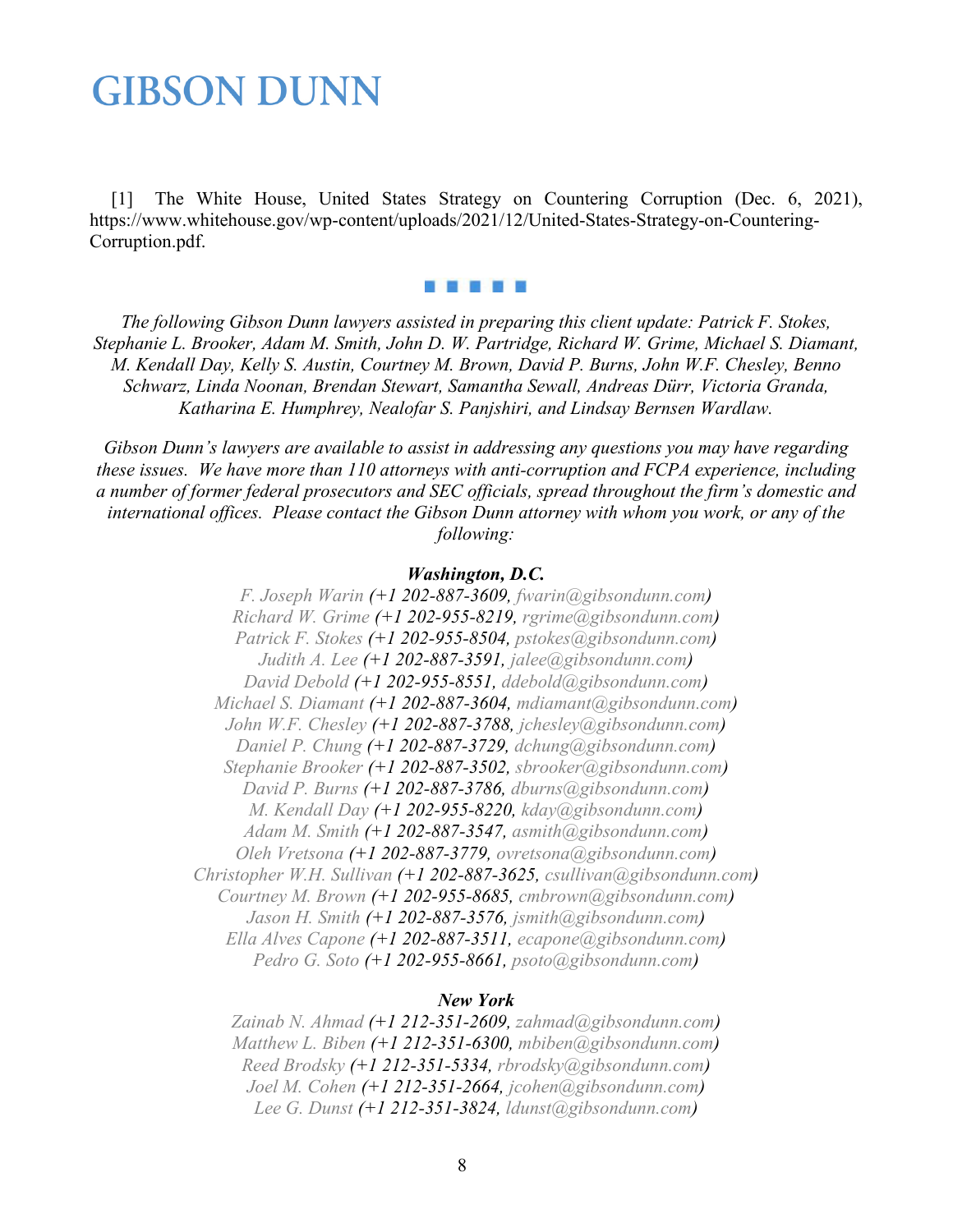*[Mark A. Kirsch](https://www.gibsondunn.com/lawyer/kirsch-mark-a/) (+1 212-351-2662, [mkirsch@gibsondunn.com\)](mailto:mkirsch@gibsondunn.com) [Alexander H. Southwell](https://www.gibsondunn.com/lawyer/southwell-alexander-h/) (+1 212-351-3981, [asouthwell@gibsondunn.com\)](mailto:asouthwell@gibsondunn.com) [Lawrence J. Zweifach](https://www.gibsondunn.com/lawyer/zweifach-lawrence-j/) (+1 212-351-2625, [lzweifach@gibsondunn.com\)](mailto:lzweifach@gibsondunn.com) [Karin Portlock](https://www.gibsondunn.com/lawyer/portlock-karin/) (+1 212-351-2666, [kportlock@gibsondunn.com\)](mailto:kportlock@gibsondunn.com)*

### *Denver*

*[Robert C. Blume](https://www.gibsondunn.com/lawyer/blume-robert-c/) (+1 303-298-5758, [rblume@gibsondunn.com\)](mailto:rblume@gibsondunn.com) [John D.W. Partridge](https://www.gibsondunn.com/lawyer/partridge-john-d-w/) (+1 303-298-5931, [jpartridge@gibsondunn.com\)](mailto:jpartridge@gibsondunn.com) [Ryan T. Bergsieker](https://www.gibsondunn.com/lawyer/bergsieker-ryan-t/) (+1 303-298-5774, [rbergsieker@gibsondunn.com\)](mailto:rbergsieker@gibsondunn.com) [Laura M. Sturges](https://www.gibsondunn.com/lawyer/sturges-laura/) (+1 303-298-5929, [lsturges@gibsondunn.com\)](mailto:lsturges@gibsondunn.com)*

### *Los Angeles*

*[Nicola T. Hanna](https://www.gibsondunn.com/lawyer/hanna-nicola-t/) (+1 213-229-7269, [nhanna@gibsondunn.com\)](mailto:nhanna@gibsondunn.com) [Debra Wong Yang](https://www.gibsondunn.com/lawyer/yang-debra-wong/) (+1 213-229-7472, [dwongyang@gibsondunn.com\)](mailto:dwongyang@gibsondunn.com) [Marcellus McRae](https://www.gibsondunn.com/lawyer/mcrae-marcellus/) (+1 213-229-7675, [mmcrae@gibsondunn.com\)](mailto:mmcrae@gibsondunn.com) [Michael M.](https://www.gibsondunn.com/lawyer/farhang-michael/) Farhang (+1 213-229-7005, [mfarhang@gibsondunn.com\)](mailto:mfarhang@gibsondunn.com) [Douglas Fuchs](https://www.gibsondunn.com/lawyer/fuchs-douglas/) (+1 213-229-7605, [dfuchs@gibsondunn.com\)](mailto:dfuchs@gibsondunn.com)*

### *San Francisco*

*[Winston Y. Chan](https://www.gibsondunn.com/lawyer/chan-winston-y/) (+1 415-393-8362, [wchan@gibsondunn.com\)](mailto:wchan@gibsondunn.com) [Thad A. Davis](https://www.gibsondunn.com/lawyer/davis-thad-a/) (+1 415-393-8251, [tadavis@gibsondunn.com\)](mailto:tadavis@gibsondunn.com) [Charles J. Stevens](https://www.gibsondunn.com/lawyer/stevens-charles-j/) (+1 415-393-8391, [cstevens@gibsondunn.com\)](mailto:cstevens@gibsondunn.com) [Michael Li-Ming Wong](https://www.gibsondunn.com/lawyer/wong-michael-li-ming/) (+1 415-393-8333, [mwong@gibsondunn.com\)](mailto:mwong@gibsondunn.com)*

### *Palo Alto*

*[Benjamin Wagner](https://www.gibsondunn.com/lawyer/wagner-benjamin/) (+1 650-849-5395, [bwagner@gibsondunn.com\)](mailto:bwagner@gibsondunn.com)*

### *London*

*[Patrick Doris](https://www.gibsondunn.com/lawyer/doris-patrick/) (+44 20 7071 4276, [pdoris@gibsondunn.com\)](mailto:pdoris@gibsondunn.com) [Charlie Falconer](https://www.gibsondunn.com/lawyer/falconer-charles/) (+44 20 7071 4270, [cfalconer@gibsondunn.com\)](mailto:cfalconer@gibsondunn.com) [Sacha Harber-Kelly](https://www.gibsondunn.com/lawyer/harber-kelly-sacha/) (+44 20 7071 4205, [sharber-kelly@gibsondunn.com\)](mailto:sharber-kelly@gibsondunn.com) [Michelle Kirschner](https://www.gibsondunn.com/lawyer/kirschner-michelle-m/) (+44 20 7071 4212, [mkirschner@gibsondunn.com\)](mailto:mkirschner@gibsondunn.com) [Matthew Nunan](https://www.gibsondunn.com/lawyer/nunan-matthew/) (+44 20 7071 4201, [mnunan@gibsondunn.com\)](mailto:mnunan@gibsondunn.com) [Philip Rocher](https://www.gibsondunn.com/lawyer/rocher-philip/) (+44 20 7071 4202, [procher@gibsondunn.com\)](mailto:procher@gibsondunn.com) [Steve Melrose](https://www.gibsondunn.com/lawyer/melrose-steve/) (+44 20 7071 4219, [smelrose@gibsondunn.com\)](mailto:smelrose@gibsondunn.com)*

#### *Paris*

*[Benoît Fleury](https://www.gibsondunn.com/lawyer/fleury-benoit/) (+33 1 56 43 13 00, [bfleury@gibsondunn.com\)](mailto:bfleury@gibsondunn.com) [Bernard Grinspan](https://www.gibsondunn.com/lawyer/grinspan-bernard/) (+33 1 56 43 13 00, [bgrinspan@gibsondunn.com\)](mailto:bgrinspan@gibsondunn.com)*

#### *Munich*

*[Benno Schwarz](https://www.gibsondunn.com/lawyer/schwarz-benno/) (+49 89 189 33-110, [bschwarz@gibsondunn.com\)](mailto:bschwarz@gibsondunn.com) [Michael Walther](https://www.gibsondunn.com/lawyer/walther-michael/) (+49 89 189 33-180, [mwalther@gibsondunn.com](mailto:mwalther@gibsondunn.com)[\)](https://www.gibsondunn.com/lawyer/zimmer-mark/) [Mark Zimmer](https://www.gibsondunn.com/lawyer/zimmer-mark/) (+49 89 189 33-130, [mzimmer@gibsondunn.com\)](mailto:mzimmer@gibsondunn.com)*